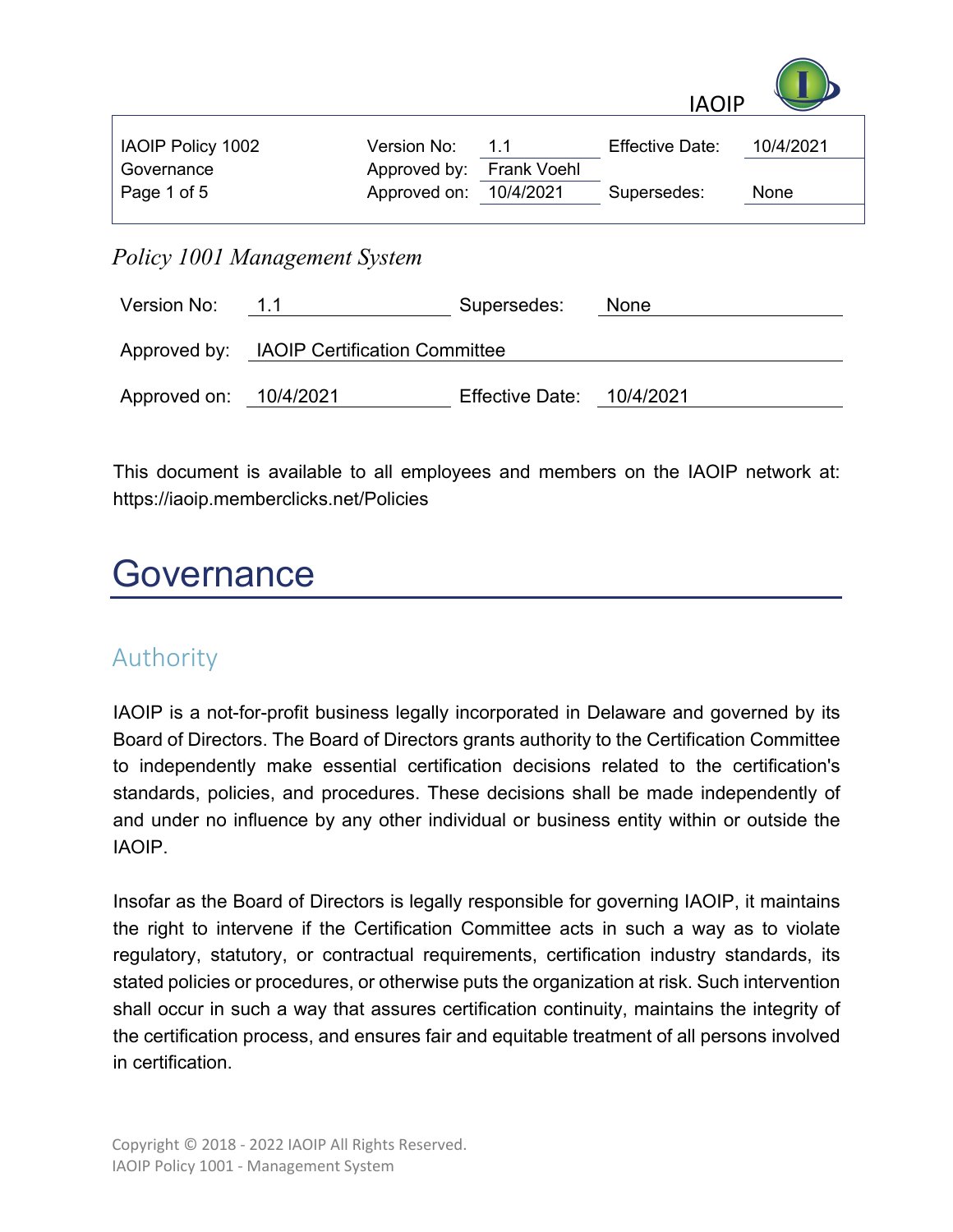

#### Composition

The Certification Committee shall be composed of representatives of the certification program stakeholders, according to the following composition requirements that ensure no interest predominates:

- A minimum of six (6) up to a maximum of eight (8) certified members, including at least one (1) representative appointed from each Exam Development Task Force
- A minimum of one (1) up to a maximum of two (2) individuals representing the public interest
- A minimum of one (I) to a maximum of two (2) educators
- A minimum of one (1) to a maximum of two (2) employers of certified members

## Responsibilities

The responsibilities of the Certification Committee shall include:

- Attend Certification Committee meetings and serve on committees and/or in roles as requested by the Chair and IAOIP staff
- Monitor, revise as needed, and approve the Certification Policies and Procedures and related controlled documents.
- Approve the eligibility criteria, certification scheme, examinations, examination scaled cutpoints, exam, and item performance standards, and other essential certification decisions based upon their determination or recommendations from others.
- Assure the independence of the certification from other conflicting interests such as but not limited to training, education accreditation, and functions.
- Assure financial continuity of the certification.
- Assure adequate resources for exam development and administration.
- Suspend, withdraw or change the scope of an individual's certification.
- Assure sufficient and qualified personnel to operate the certification program.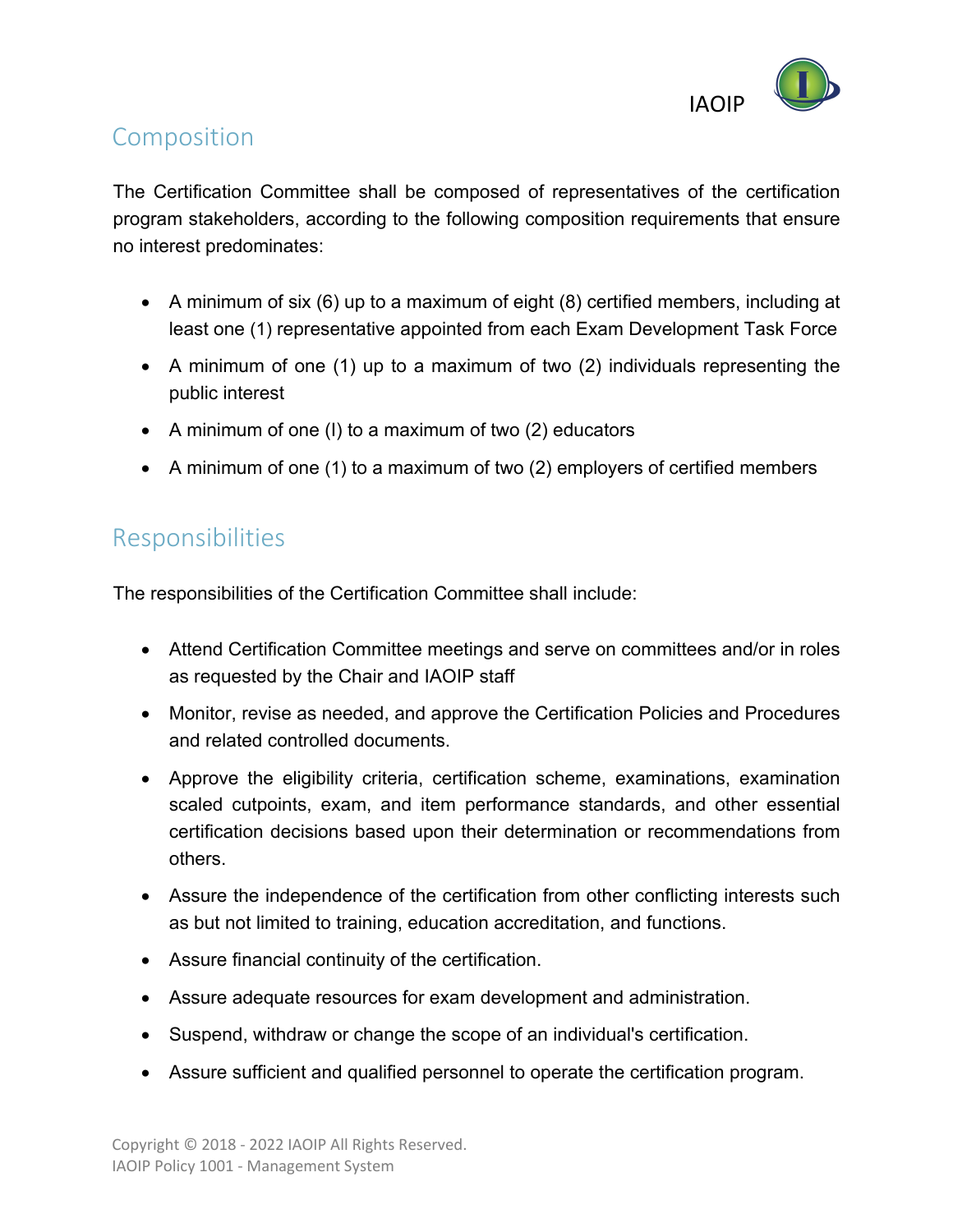

- Verify that sufficient insurance is in place to meet anticipated liabilities
- Assure notes of all Certification Committee meetings and decisions are maintained.

The population of certified individuals shall elect members of the Certification Committee for staggered 2-year terms. No member shall have combined service of more than three terms on the Certification Committee (i.e., total service of six (6) years), after which such person shall be ineligible to serve as a member again for six (6) years.

An *ad hoc* nominating committee shall assure that the nominees represent a balanced representation of interests, with no interest predominating.

## Officers and Recorder

A Chair and vice-chair shall be elected by the Certification Committee at the last meeting of the year and shall serve a term of two (2) years (one as vice-chair and one as Chair) beginning on the date of appointment. This two (2) year term shall be within, not in addition to the maximum of three (3) maximum committee member terms.

The Chair shall preside at all meetings of the Certification Committee, shall see that approved actions are carried out, and shall represent the Certification Committee to the IAOIP Executive Board as needed. The vice-chair shall have the authority to perform all of the Chair's duties when the latter is unavailable or unable to perform them and shall perform other tasks delegated by the Chair.

A staff recorder shall maintain notes of all Certification Committee meetings and decisions.

#### **Vacancy**

If the Chair vacates the position, the vice-chair shall assume the position, and the Certification Committee shall elect a new vice-chair to complete the remainder of the vacated position's term. If a member of the Certification Committee leaves the position, the Chair shall appoint a new member to complete the rest of the vacated position's term, maintaining the required stakeholder balance.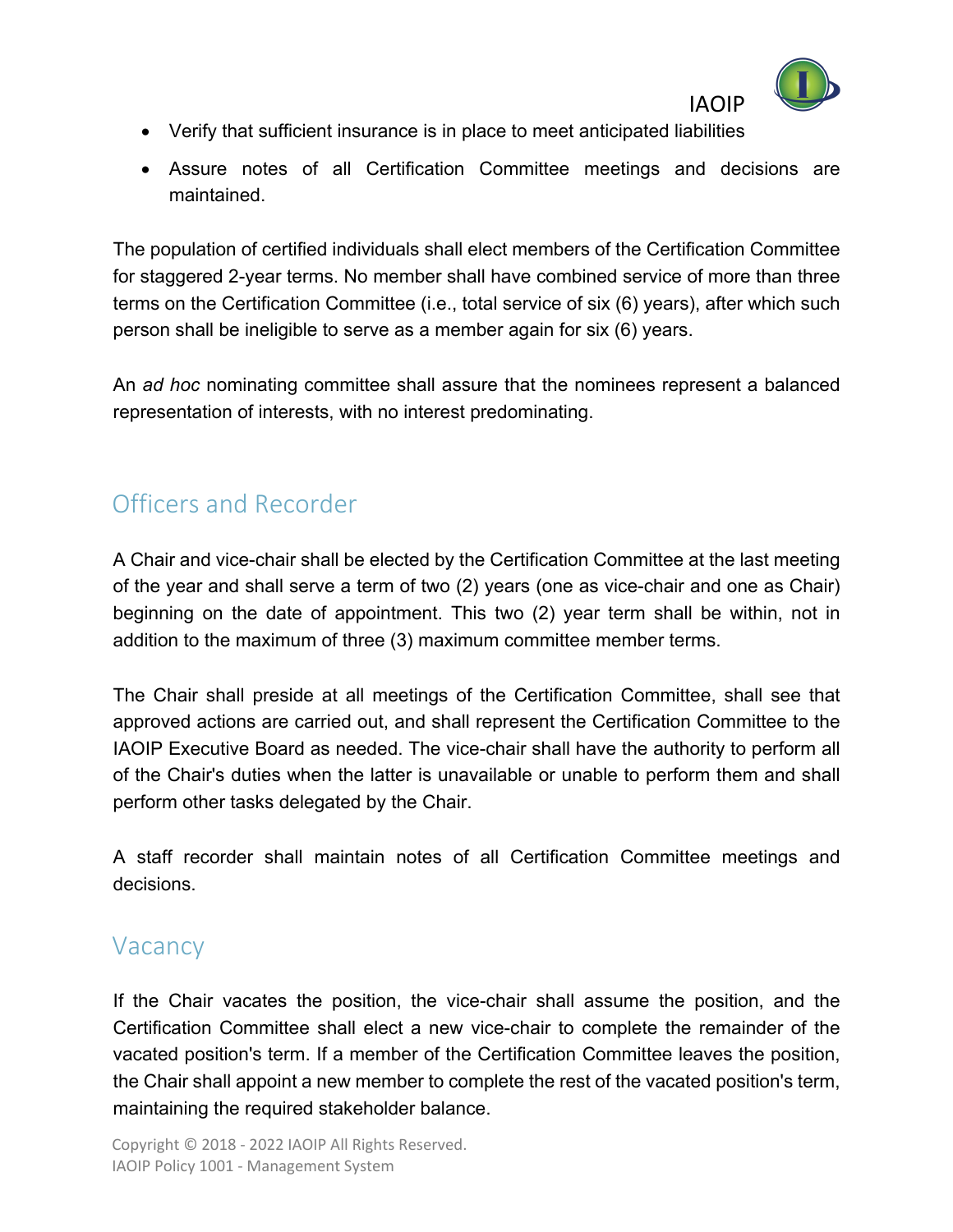

## Volunteer Agreements

Certification Committee members shall sign the *Volunteer Agreement* covering confidentiality, security, and conflicts of interest before accepting their positions.

### Meetings

The Certification Committee shall meet at least once annually but may meet as often as necessary to accomplish its responsibilities. Certification Committee meetings shall convene in person or by electronic means. The Chair shall formulate an agenda for each session.

#### **Notice**

The Certification Committee may schedule meetings at their discretion upon the agreement of all members. All Committee members shall receive a 15-day notification of each meeting unless every member of the Committee waives such notification.

## Meeting by Conference Call

Members of the Committee may participate in a meeting utilizing conference telephone or similar communications equipment through which all persons participating in the meeting can hear each other. Participation in a meeting in this manner shall constitute presence in person at the meeting.

## Quorum and Voting

For voting at a meeting, the participation of a simple majority of the current voting membership shall constitute a quorum, and a simple majority of voters shall constitute an actionable decision. The voting results shall be recorded and kept on file according to IAOIP records management procedures.